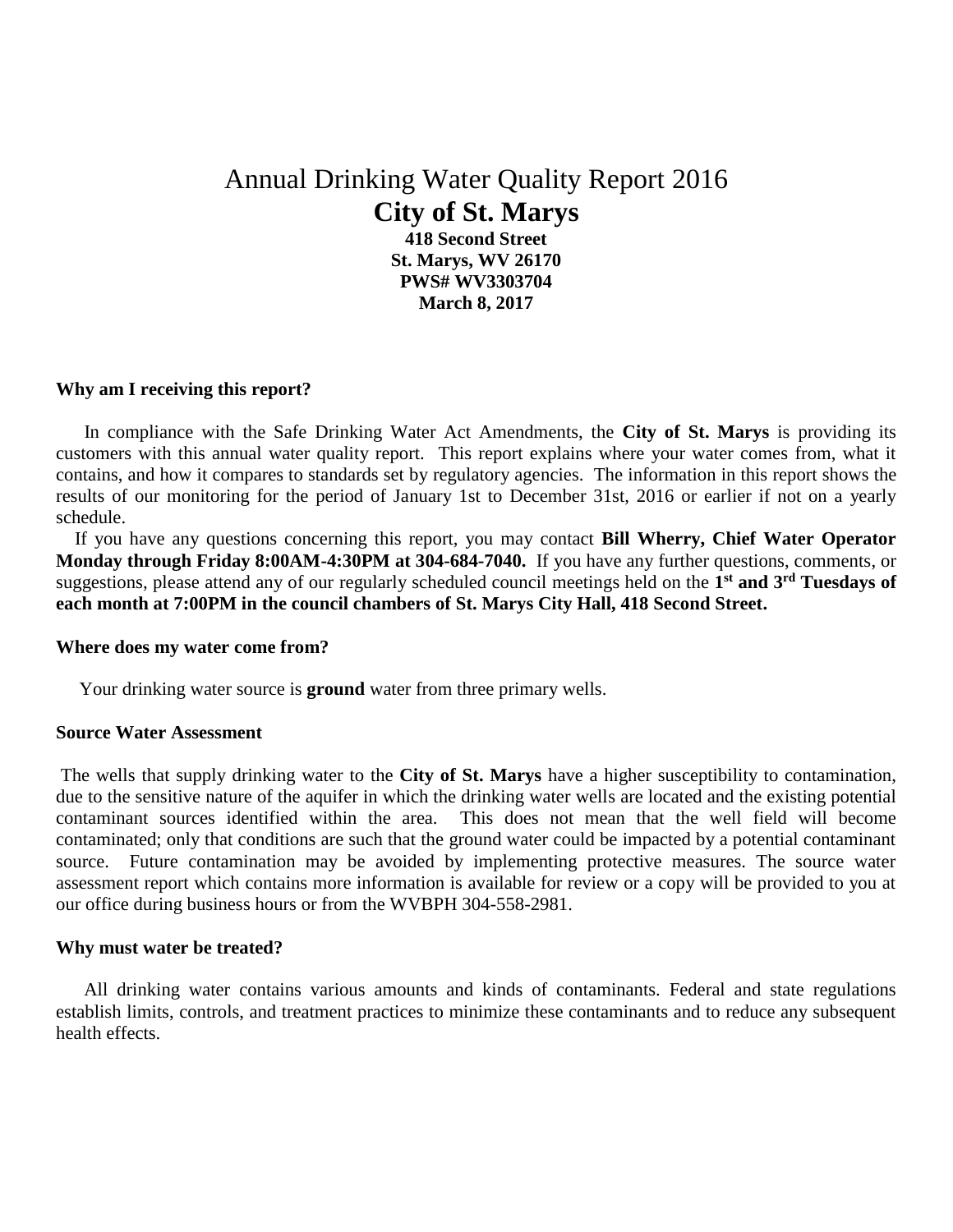### **Contaminants in Water**

 In order to ensure that tap water is safe to drink, EPA prescribes regulations which limit the amount of certain contaminants in water provided by public water systems. FDA regulations establish limits of contaminants in bottled water which must provide the same protection for public health.

 Drinking water, including bottled water, may reasonably be expected to contain at least small amounts of some contaminants. The presence of these contaminants does not necessarily indicate that water poses a health risk. More information about contaminants and potential health effects can be obtained by calling the Environmental Protection Agency's Safe Drinking Water Hotline (800-426-4791).

The source of drinking water (both tap and bottled water) includes rivers, lakes, streams, ponds, reservoirs, springs, and wells. As water travels over the surface of land or through the ground, it dissolves naturallyoccurring minerals, and, in some cases radioactive material, and can pick up substances resulting from the presence of animals or from human activity.

Contaminants that may be present in source water include:

**Microbial contaminants**, such as viruses and bacteria, which may come from sewage treatment plants, septic systems, agricultural livestock operations and wildlife.

**Inorganic contaminants**, such as salts and metals, which can be naturally-occurring, or result from urban storm water runoff, industrial or domestic wastewater discharges, oil and gas production, mining, farming.

**Pesticides and herbicides**, which may come from a variety of sources such as agriculture, urban storm water runoff, and residential uses.

**Organic chemical contaminants**, including synthetic and volatile organic chemicals, which are by-products of industrial processes and petroleum production, and can also come from gas stations, urban storm water runoff, and septic systems.

**Radioactive contaminants**, which can be naturally-occurring or the result of oil and gas production and mining activities.

 Some people may be more vulnerable to contaminants in drinking water than the general population. Immuno-compromised persons such as persons with cancer undergoing chemotherapy, persons who have undergone organ transplants, people with HIV/AIDS or other immune disorders, some elderly, and infants can be particularly at risk from infections. These people should seek advice about drinking water from their health care providers. EPA/CDC guidelines on appropriate means to lessen the risk of infection by Cryptosporidium and other microbial contaminants are available from the Safe Drinking Water Hotline (800-426-4791).

## **Water Quality Data Table**

Definitions of terms and abbreviations used in the table or report:

- **MCLG - Maximum Contaminant Level Goal**, or the level of a contaminant in drinking water below which there is no known or expected risk to health. MCLGs allow for a margin of safety.
- **MCL - Maximum Contaminant Level**, or the highest level of a contaminant that is allowed in drinking water. MCLs are set as close to the MCLGs as feasible using the best available treatment technique.
- **MRDLG - Maximum Residual Disinfectant Level Goal**, or the level of drinking water disinfectant below which there is no known or expected risk to health. MRDLGs do not reflect benefits of use of disinfectants to control microbial contaminants.
- **MRDL - Maximum Residual Disinfectant Level,** or the highest level of disinfectant allowed in drinking water. There is convincing evidence that addition of disinfectant is necessary to control microbial contaminants.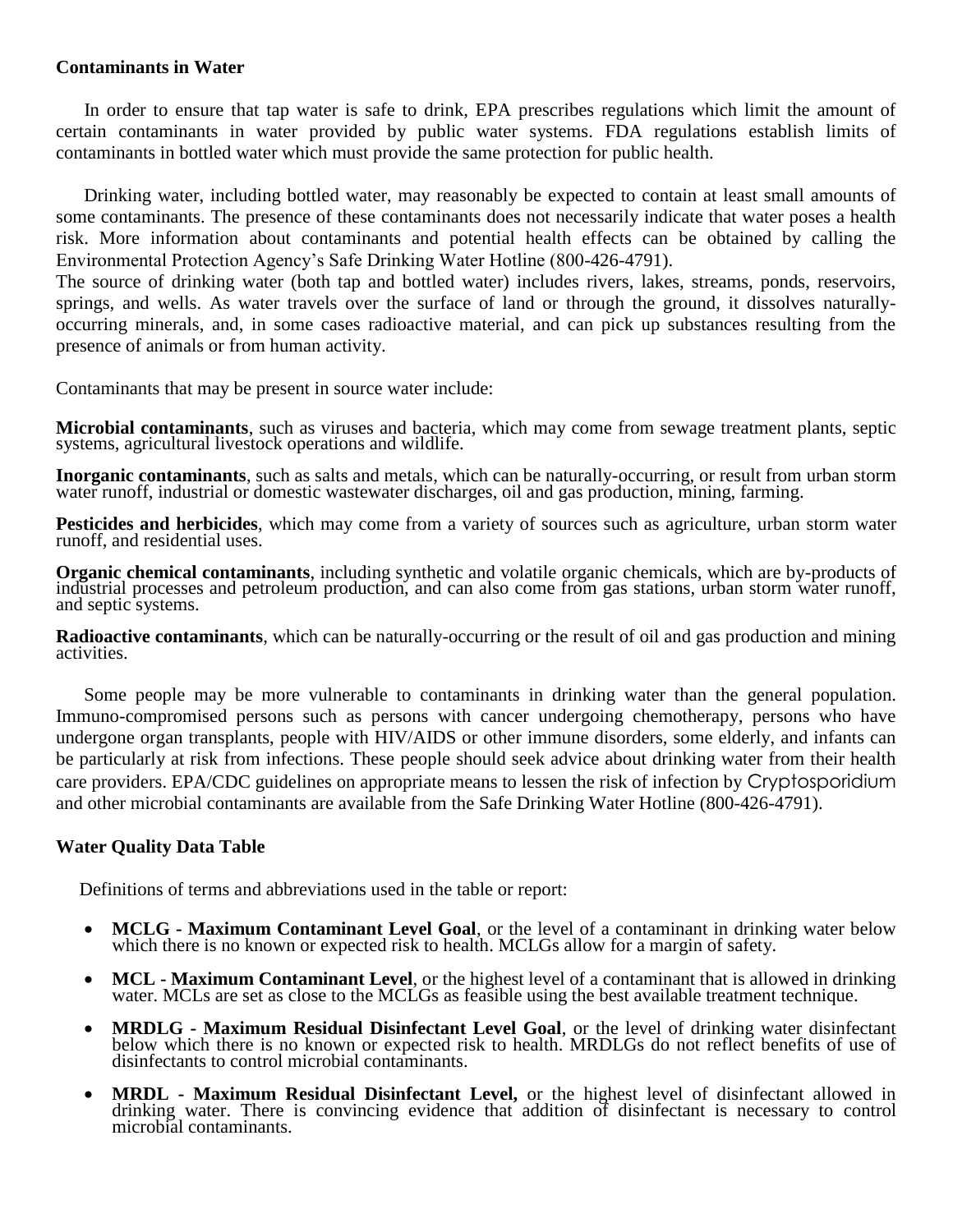#### • **AL – Action level, or the concentration of a contaminant which, when exceeded, triggers treatment or other requirements which a water system must follow.**

Abbreviations that may be found in the table:

- **ppm**  parts per million or milligrams per liter
- **ppb** parts per billion or micrograms per liter
- **NA** not applicable
- **NE**  not established

 The **City of St. Marys** routinely monitors for contaminants in your drinking water according to federal and state laws. The tables below show the results of our monitoring for contaminants.

| Contaminant                           | <b>Violation</b><br>Y/N | Level<br><b>Detected</b>                         | Unit of<br><b>Measure</b> | <b>MCLG</b>                          | <b>MCL</b>                    | <b>Likely Source of</b><br><b>Contamination</b>                                                                             |  |  |  |  |  |
|---------------------------------------|-------------------------|--------------------------------------------------|---------------------------|--------------------------------------|-------------------------------|-----------------------------------------------------------------------------------------------------------------------------|--|--|--|--|--|
| <b>Inorganic Contaminants</b>         |                         |                                                  |                           |                                      |                               |                                                                                                                             |  |  |  |  |  |
| Barium                                | ${\bf N}$               | 0.0733                                           | ppm                       | $\overline{2}$                       | $\overline{2}$                | Discharge from drilling wastes; erosion of<br>natural deposits                                                              |  |  |  |  |  |
| Copper*                               | ${\bf N}$               | 0.822                                            | ppm                       | 1.3                                  | $Al=1.3$                      | Corrosion of household plumbing                                                                                             |  |  |  |  |  |
| Fluoride                              | ${\bf N}$               | 0.92<br>Annual<br>Ave.<br>Range<br>$0.69 - 0.87$ | ppm                       | $\overline{4}$                       | $\overline{4}$                | Erosion of natural deposits; water additive<br>that promotes strong teeth; discharge from<br>aluminum and fertilizer plants |  |  |  |  |  |
| Lead*                                 | ${\bf N}$               | 1.4                                              | ppb                       | $\boldsymbol{0}$                     | $AL=15$                       | Corrosion of household plumbing                                                                                             |  |  |  |  |  |
| Nitrate<br>Well#5<br>Well#6<br>Well#7 | ${\bf N}$               | 2.23<br>3.42<br>3.52                             | ppm                       | 10                                   | 10                            | Runoff from fertilizer use; leaching from<br>septic tanks, sewage, erosion of natural<br>deposits                           |  |  |  |  |  |
|                                       |                         |                                                  |                           | <b>Volatile Organic Contaminants</b> |                               |                                                                                                                             |  |  |  |  |  |
| Chlorine                              | $\mathbf N$             | 0.89<br>Annual<br>Avg.<br>Range<br>$0.38 - 1.01$ | ppm                       | $\overline{4}$<br><b>MRDLG</b>       | $\overline{4}$<br><b>MRDL</b> | Water additive used to control microbes                                                                                     |  |  |  |  |  |
| Haloacetic acids<br>(HAAC5)           | $\mathbf N$             | 4.14                                             | ppb                       | <b>NA</b>                            | 60                            | By-product of drinking water disinfection                                                                                   |  |  |  |  |  |
| Tetrachloroethylene                   | $\mathbf N$             | 0.54                                             | ppb                       | $\mathbf{0}$                         | 5                             | Discharge from factories and dry cleaners                                                                                   |  |  |  |  |  |
| Total trihalomethanes<br>(TTHMs)      | $\mathbf N$             | 8.66                                             | ppb                       | NA                                   | 80                            | By-product of drinking water chlorination                                                                                   |  |  |  |  |  |

## **Table of Test Results - Regulated Contaminants** *–* **City of St. Marys PWS# WV3303704**

\*Copper and lead samples were collected from 10 area residences on September  $2<sup>nd</sup>$ , 2016. None were found to exceed the MCL. Only the  $90<sup>th</sup>$  percentile values are shown.